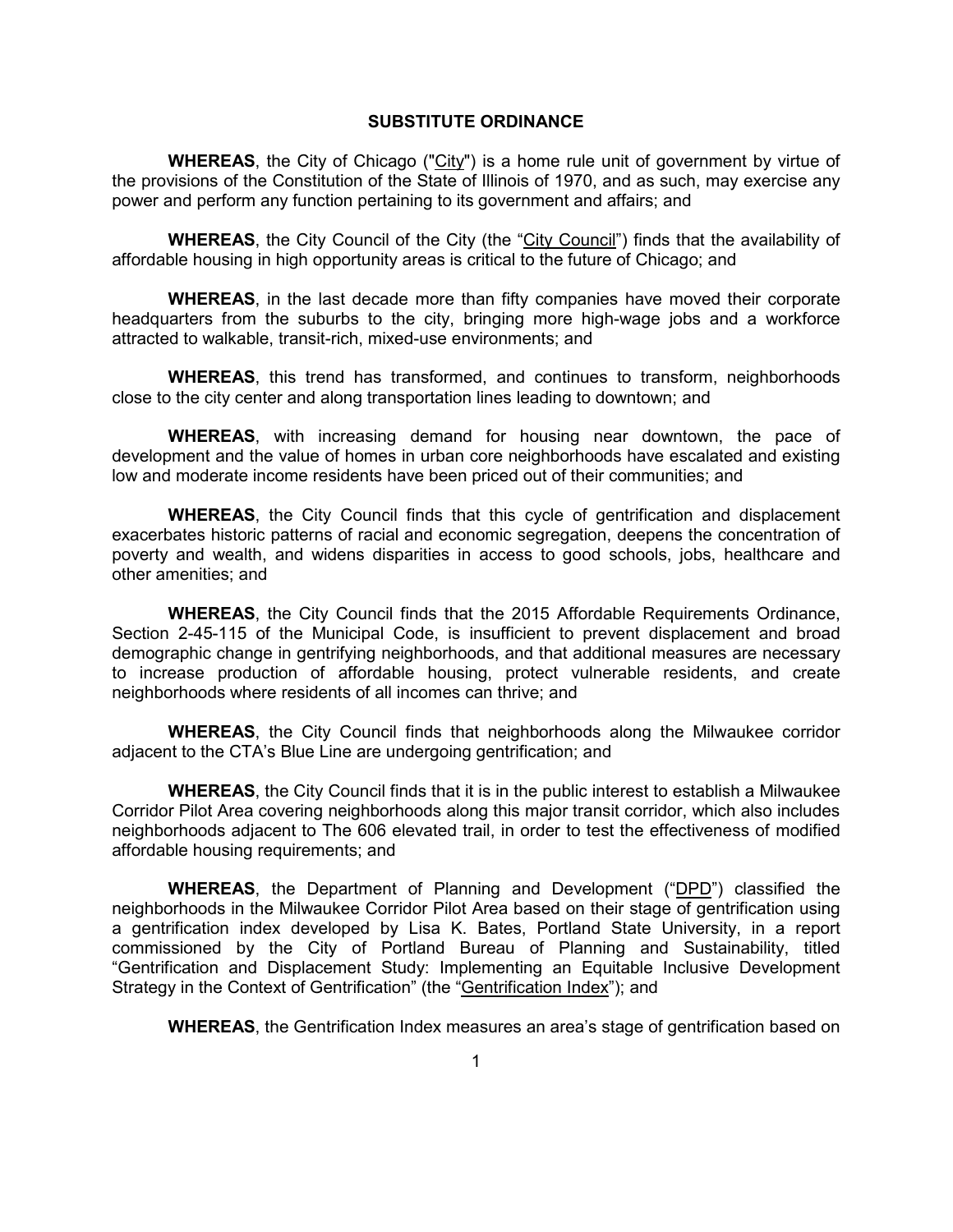three factors: the vulnerability of the population, demographic change, and housing market change; and

**WHEREAS**, DPD's gentrification analysis for the Milwaukee Corridor Pilot Area, as depicted in the map attached hereto as Exhibit A, shows that the pilot area is characterized primarily by ongoing displacement (as further defined below); and

**WHEREAS**, this Milwaukee Corridor ARO Pilot Area Ordinance is intended to promote equitable neighborhood development, increase housing choice for residents of all income levels, minimize displacement of long-term residents from gentrifying neighborhoods in the Milwaukee Corridor Pilot Area, and address disparities in social and economic outcomes for the residents of Chicago; and

**WHEREAS**, DPD wishes to issue one or more requests for proposals in connection with the administration of this ordinance in order to ensure that the affordable units created hereunder are effectively marketed and provided to the target populations intended to benefit from such units and to assist vulnerable residents within the Milwaukee Corridor Pilot Area gain access to affordable housing; *now, therefore*

## **BE IT ORDAINED BY THE CITY COUNCIL OF THE CITY OF CHICAGO:**

**SECTION 1.** The foregoing recitals are hereby adopted as the findings of the City Council.

**SECTION 2.** Chapter 2-45 of the Municipal Code of Chicago is hereby amended by adding a new Section 2-45-119, as follows:

#### **2-45-119 Milwaukee Corridor affordable housing pilot area.**

(A) **Title**. This section shall be known and cited as the "Milwaukee Corridor ARO Pilot Area Ordinance."

(B) **Purpose**. The purpose of this section is to establish modified affordable housing requirements for designated neighborhoods along the Milwaukee corridor adjacent to the CTA's Blue Line that are experiencing gentrification. The goals of these modified requirements are to mitigate the displacement impacts associated with gentrification, better protect the interests of the area's economically vulnerable residents from demographic and housing market change, and preserve the economic diversity critical to a healthy economy.

(C) **Relationship to 2015 ARO.** The requirements in this section supplement or modify the affordable housing requirements in Sec. 2-45-115. In the event of a conflict between these requirements and the requirements in Sec. 2-45-115, the requirements in this section will control; provided, however, when a *residential housing project* receives *financial assistance* from *TIF Funds*, the requirements set forth in Sec. 2-45-115 will continue to apply and will control in the event of a conflict, except with respect to the location requirements set forth herein.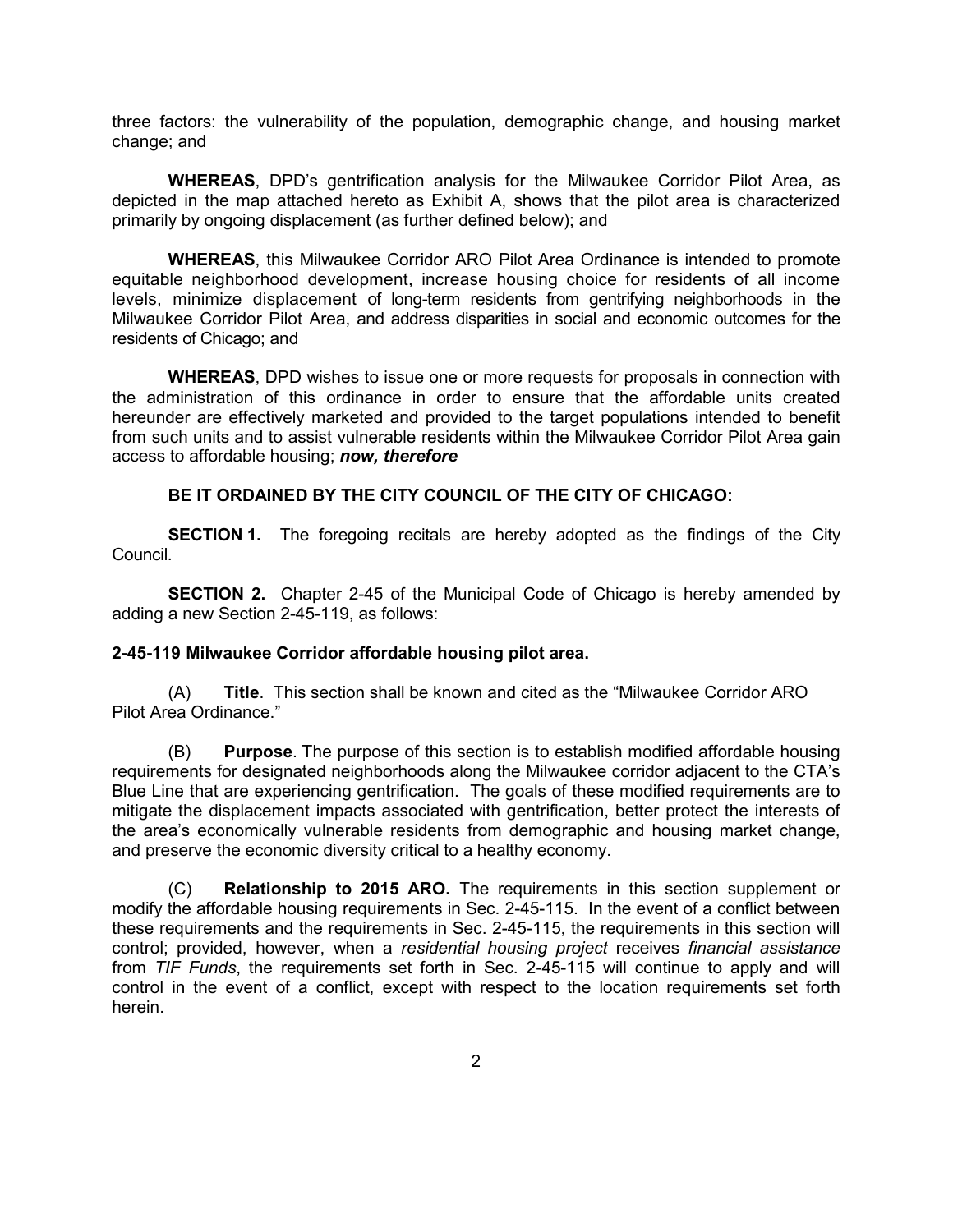(D) **Definitions.** Except as provided below, defined terms shall have the meanings given in Sec. 2-45-115.

"Additional units" means the extra units required to be *affordable* under this section in excess of the units required to be *affordable* under Sec. 2-45-115.

"Affordable unit" means a housing unit required by this section to be affordable, whether located on-site or off-site and whether a rental unit or an owner-occupied unit.

 "Appreciated" is a term used to describe a census tract that (i) had low to moderate home values in 2000 (i.e., a median home value in the bottom three quintiles of all census tracts in the city), and (ii) high home values in 2015 (i.e., a median home value in the top two quintiles of all census tracts in the city), and (iii) experienced a high appreciation rate between 2000 and 2015 (i.e., appreciation rate in the top two quintiles of all census tracts in the city).

"Demographic change" means a shift in the demographic conditions of an area in which at least three of the following four population changes have occurred from 2010 to 2015, relative to the citywide median: percentage of homeowners has increased; percentage of minorities (as defined in Sec. 2-92-670) has decreased; percentage of residents with a bachelor's degree or higher has increased; and median household income has increased.

"Ongoing displacement" is a term used to classify census tracts that are in the midst of gentrification. These census tracts (i) no longer have a *vulnerable population*, (ii) have undergone *demographic change* indicative of gentrification, and (iii) have an *appreciated* market condition, as determined by the commissioner based upon published data regarding Chicago or area median income, the cost of housing, or other data indicative of gentrification or loss of affordable housing.

"Vulnerable population" means a population with at least three of the following four characteristics based on 2015 data: percentage of renters is higher than the citywide median; percentage of minorities (as defined in Sec. 2-92-670) is higher than the citywide median; percentage of residents without a bachelor's degree is higher than the citywide median; and median household income is lower than the citywide median.

(E) **Boundaries**. A map of the Milwaukee Corridor Pilot Area is published in Coun. J. 10-5-17, p. \_\_\_\_\_, and on file in the office of the city clerk and made a part hereof. The boundary lines of the Milwaukee Corridor Pilot Area follow streets, and such boundary lines are to be construed as the center lines of said streets.

(F) **Stage of displacement**. The Milwaukee Corridor Pilot Area is characterized primarily by *ongoing displacement*.

(G) **Modified ARO requirements**. The requirements of Sec. 2-45-115 shall apply in the Milwaukee Corridor Pilot Area, except as modified below: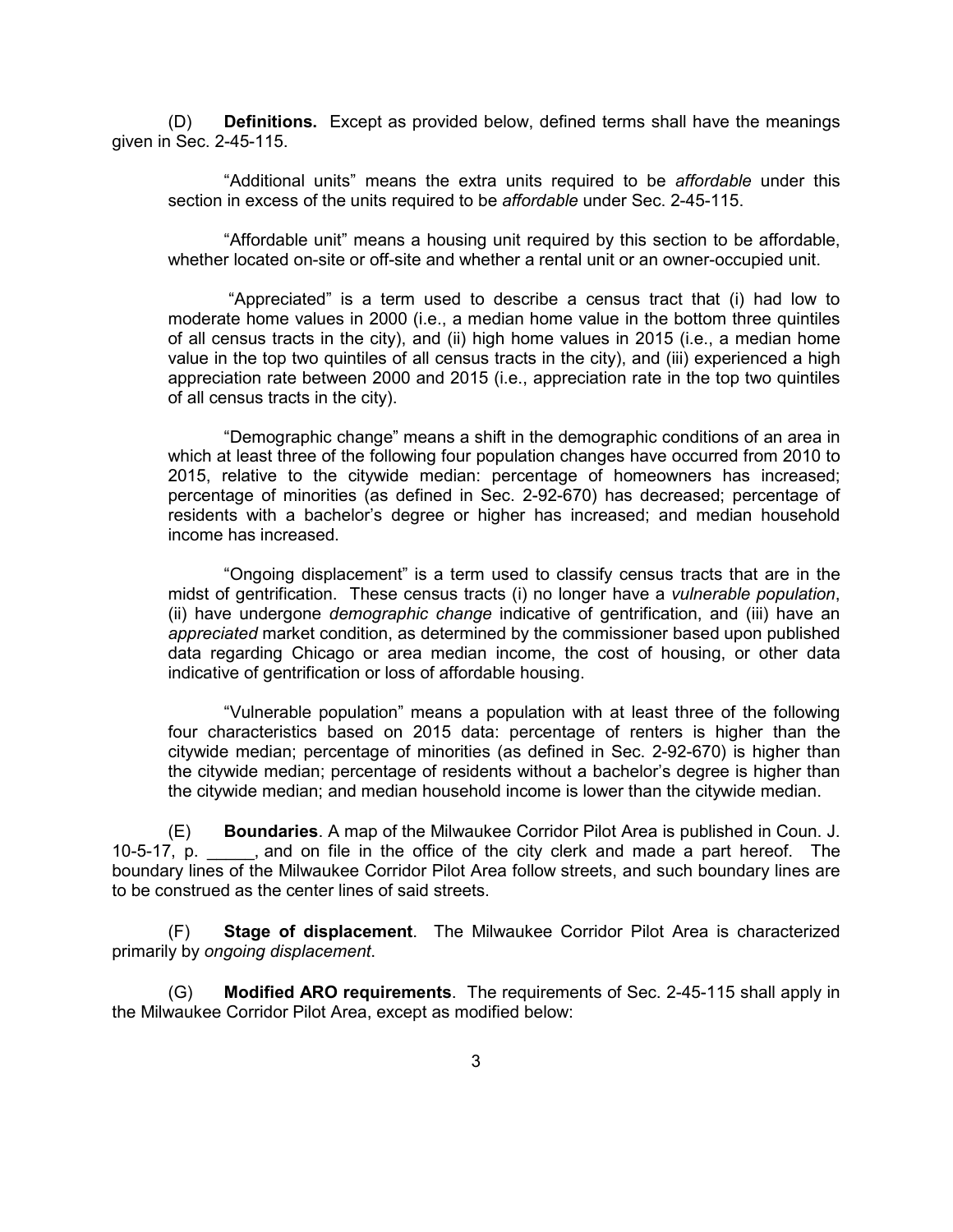(1) **No in lieu fee option**. The option to pay a fee in lieu of the establishment of *affordable units* is eliminated in the Milwaukee Corridor Pilot Area.

(2) **Required percentage of affordable units**. The percentage of units required to be *affordable* in a *residential housing project* in the Milwaukee Corridor Pilot Area, whether rental or for-sale, is increased from 10% to 15% if all of the *affordable units* are provided *on-site* or 20% if any *affordable units* are provided *off-site*. Notwithstanding the foregoing, whenever the city provides *financial assistance*, the percentage of units required to be *affordable* remains 20% in accordance with subsection (C)(3) of Sec. 2-45-115.

(3) **Affordability standards and income eligibility criteria for rental units**. Affordable rental units in the Milwaukee Corridor Pilot Area may be leased to households earning up to eighty percent (80%) of the *area median income*, but must be *affordable* to households earning up to sixty percent (60%) of the *area median income*.

(4) **Location requirements**. If the developer elects to provide *affordable units* in an *off-site* location and the commissioner approves the developer's *off-site* proposal under subsection (V) of Sec. 2-45-115, the *off-site* units must be located within the Milwaukee Corridor Pilot Area. Such *off-site* units may be located anywhere in the Milwaukee Corridor Pilot Area, regardless of distance from the *residential housing project* or income area in which the *residential housing project* is located. Notwithstanding the foregoing, when a *residential housing project* receives *financial assistance* from *TIF Funds*, all *affordable units* must be provided *on-site*.

(H) **Pending Applications**. This section shall apply to all *residential housing projects* subject to the affordable housing requirements of Sec. 2-45-115, unless: (1) an ordinance authorizing a city land sale or *financial assistance*, as described in Sec. 2-45-115(C), has been introduced to city council prior to November 1, 2017; or (2) an ordinance authorizing a *rezoning of property*, as described in Sec. 2-45-115(C), has been introduced to city council and (i) in the case of projects that are subject to *planned development* review, the Chicago Plan Commission has adopted a resolution recommending approval of the *planned development* prior to November 1, 2017, or (ii) in the case of any other *rezoning of property*, the Committee on Zoning, Landmarks and Buildings Standards has voted to approve the rezoning prior to November 1, 2017.

(I) **Rules and Regulations.** The commissioner is authorized to adopt such rules and regulations as the commissioner may deem necessary for the proper implementation, administration and enforcement of this section. The commissioner shall provide an annual report to the City Council Committee on Housing and Real Estate detailing the outcomes of the pilot program.

(J) **Commissioner's authority to enter into service agreements for marketing, income qualification and other services.** In furtherance of administering this section, the commissioner shall have the authority to enter into service agreements with outside providers selected by the commissioner to market affordable housing created hereunder and pursuant to other city programs to residents of the Milwaukee Corridor Pilot Area, assist developers of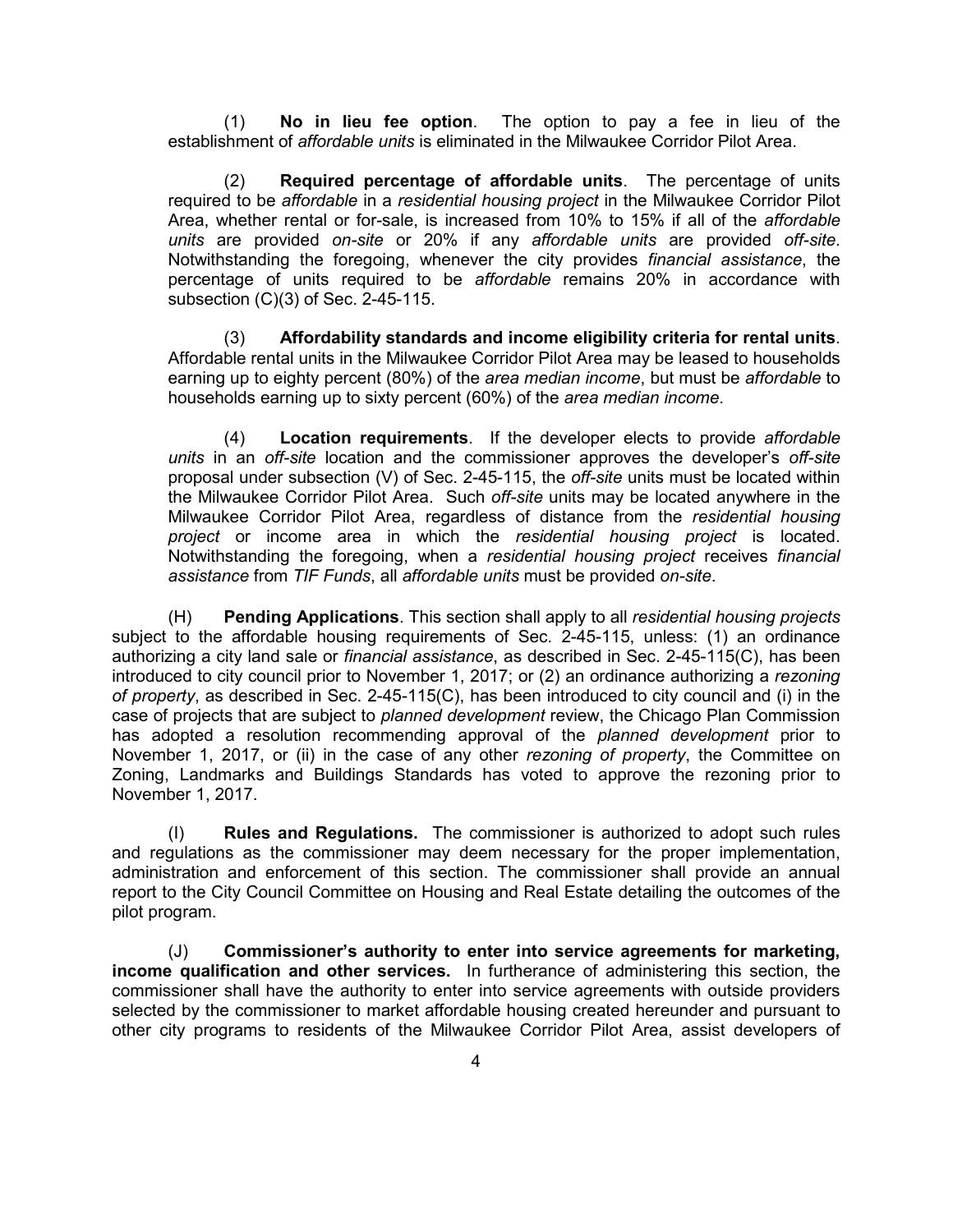*residential housing projects* in the Milwaukee Corridor Pilot Area with income qualification of tenants and purchasers of *affordable units* created hereunder, conduct educational programs for residents of the Milwaukee Corridor Pilot Area regarding the purchase or lease of affordable housing, provide counseling and disseminate information regarding eligibility for affordable housing to residents of the Milwaukee Corridor Pilot Area, and provide other services to ensure that the *affordable units* created hereunder are effectively marketed and provided to the target populations intended to benefit from such *affordable units*. Such service agreements may contain terms and conditions that the commissioner deems appropriate, and the commissioner shall have the authority to perform any and all acts as shall be necessary or advisable in connection with such service agreements and any renewals thereto, including the expenditure of Affordable Housing Opportunity Fund monies, or other duly appropriated funds, for such agreements.

**SECTION 3.** To the extent that any ordinance, resolution, rule, order or provision of the Municipal Code of Chicago, or any portion thereof, is in conflict with any provision of this ordinance, the provisions of this ordinance shall control. The provisions of this ordinance are declared to be separate and severable. The invalidity of any provision of this ordinance, or the invalidity of the application thereof to any person or circumstance, shall not affect the validity of the remainder of this ordinance, or the validity of its application to other persons or circumstances.

**SECTION 4.** This ordinance shall take effect immediately upon its passage and approval, and shall remain in effect for a period of three years or until December 31, 2020, whichever is later, at the conclusion of which it shall be repealed of its own accord. During the effective period of this ordinance, the City Council may evaluate the efficacy of the modified affordable housing requirements.

Attachments: Exhibit A – Depiction of Milwaukee Corridor Pilot Area